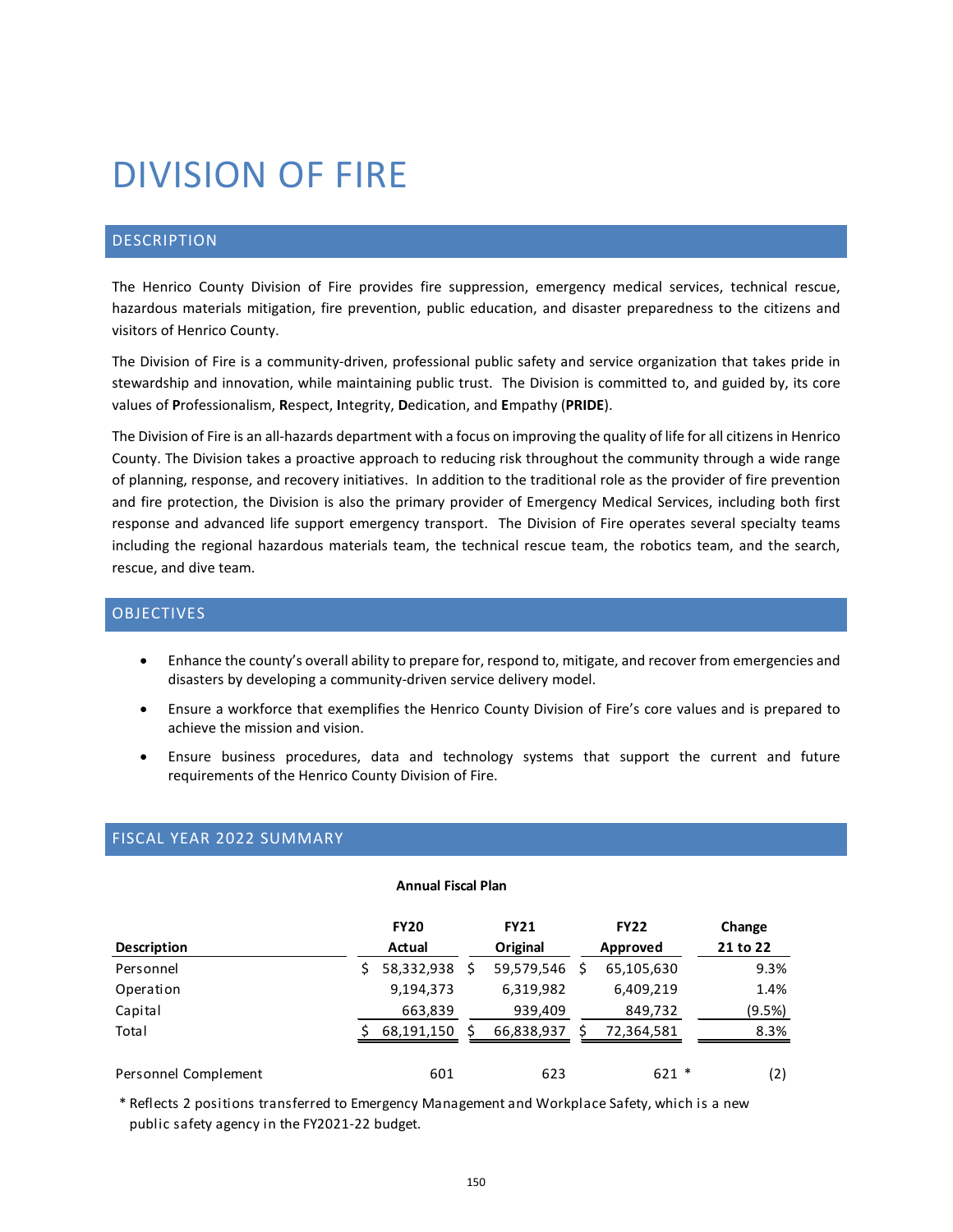## *Division of Fire*

| PERFORMANCE MEASURES                          |             |             |             |                    |
|-----------------------------------------------|-------------|-------------|-------------|--------------------|
|                                               | <b>FY20</b> | <b>FY21</b> | <b>FY22</b> | Change<br>21 to 22 |
| <b>Workload Measures</b>                      |             |             |             |                    |
| <b>Total Calls for Service</b>                | 46,006      | 45,521      | 45,035      | (486)              |
| <b>Total EMS and Rescue Calls for Service</b> | 38,296      | 37,955      | 37,614      | (341)              |
| Fire Incidents                                | 806         | 817         | 828         | 11                 |
| Fires per 1,000 Population                    | 2           | 2           | 2.5         | 0.5                |

# OBJECTIVES (CONTINUED)

- Utilize an adaptable, comprehensive, all-hazard whole community risk reduction program.
- Provide an effective and comprehensive training and certification program.
- Utilize and implement an effective and comprehensive communication plan for the Henrico County Division of Fire.
- Ensure a responsive, sustainable logistics program is in place to comprehensively address the current and future needs of the Henrico County Division of Fire.

# BUDGET HIGHLIGHTS

The Division of Fire's budget for FY2021-22 is \$72,364,581 representing an increase of \$5,525,644, or 8.3 percent, from the previous approved budget. The personnel component increased by \$5,526,084, or 9.3 percent, and includes the reduction of two positions transferred to Emergency Management, along with employee compensation increases and rising health care costs for the division. The Deputy County Manager for Public Safety position, transferred to the Division of Fire during FY2018-19, remains in this budget.

Despite contractually based increases in some areas of the budget, the combined operating and capital components were only reduced from the prior fiscal year by \$440 which was transferred to Emergency management. Funds have been shifted between operating and working capital accounts to better align with anticipated needs. Funds previously managed by individual specialty centers have been consolidated to better prioritize division spending.

The Capital Improvement Plan (CIP) budget, found elsewhere in this document, contains \$3,300,000 for the apparatus replacement program which allows for regular replacement of ambulances, engines, and specialty support units.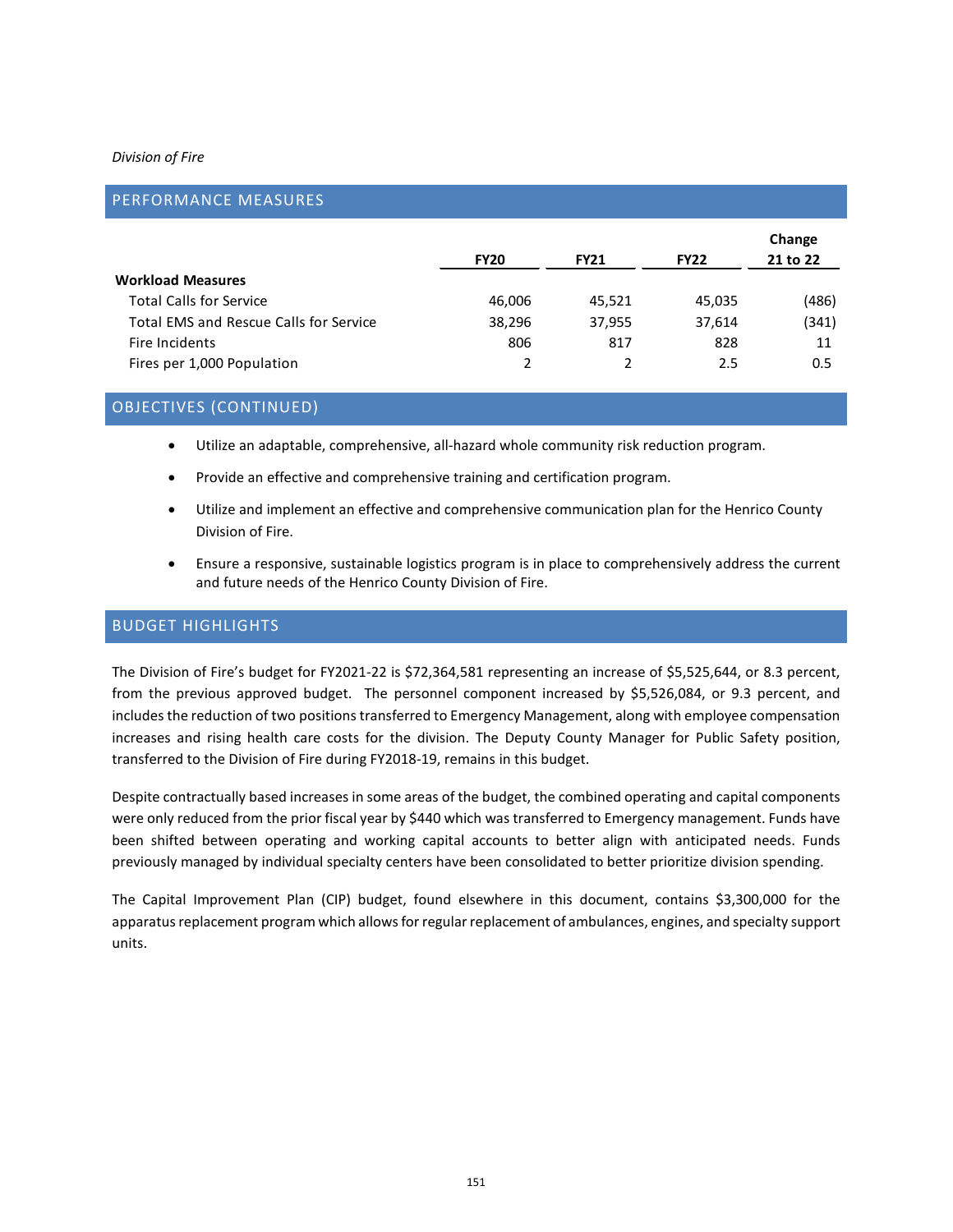## *Division of Fire*

## DEPARTMENTAL HIGHLIGHTS

In FY2021-22, the Division of Fire will focus on expanding the quality of existing programs as well as continuing to provide a consistently high level of service to the citizens of the county while improving efficiency and effectiveness. Examples of these programs include enhancing firefighter safety, building upon the Basic Life Support (BLS), Community Assistance Resources, and Education (CARE) programs launched in 2018, along with expanded and targeted prevention efforts in the community. These will be accomplished in an

# **39.7 41.2 41.7 40 40.0 40.8 8.3 8.0 8.6 <sup>8</sup> 9.1 9.2**  $\Omega$ 10 20 30 40 50 60 2016 2017 2018 2019 2020 2021 **EMS and Rescue Other** Thousands Fiscal Year 2020 and 2021 are estimated**.**

Total Calls For Service

#### environment of increasing call volumes, particularly with EMS and Rescue calls as the chart shows.

#### AWARDS AND RECOGNITION

The Division continues to be a leader in the provision of emergency medical services. In FY2021-22, \$218,506 of General Fund support will provide medical supplies, fuel, and insurance premium payments for the three volunteer rescue squads located in the county. This is in addition to \$205,000 in "Four for Life" funding from the Commonwealth of Virginia, which flows through the Division's budget and is disbursed to the volunteer rescue squads to reimburse for qualifying expenses. Between the "Four for Life" and General Fund Support, over \$500,000 is provided to the three volunteer rescue squads.

#### FIREFIGHTER SAFETY AND WELLNESS

Firefighter safety and wellness continues to be a top priority for the Division. Proper equipment and apparatus are vital to the safety of the firefighters and the FY2021-22 budget continues to allocate resources to ensure a systematic replacement approach. Funding of \$252,500 is included within the existing budget for turnout gear replacement for firefighters as part of the on-going replacement plan. In addition, funding in the amount of \$21,000 is included for maintenance and repairs of self-contained breathing apparatus (SCBA). These efforts will continue to provide the Division's personnel with the best available personal protective equipment. In addition to equipment, in 2020 the Division began providing firefighters with a behavioral health assessment tool as part of the annual physical process.

#### TRAINING PROGRAMS

Streamlining and enhancing training programs continues to be a priority in the Division of Fire. The Division held its inaugural paramedic academy during 2020, successfully self-certifying paramedics at its own training facilities through its designation as a self-certifying agency by the Commonwealth of Virginia Department of Fire Programs. This status allows Division training staff the ability to plan, develop, and deliver training programs that